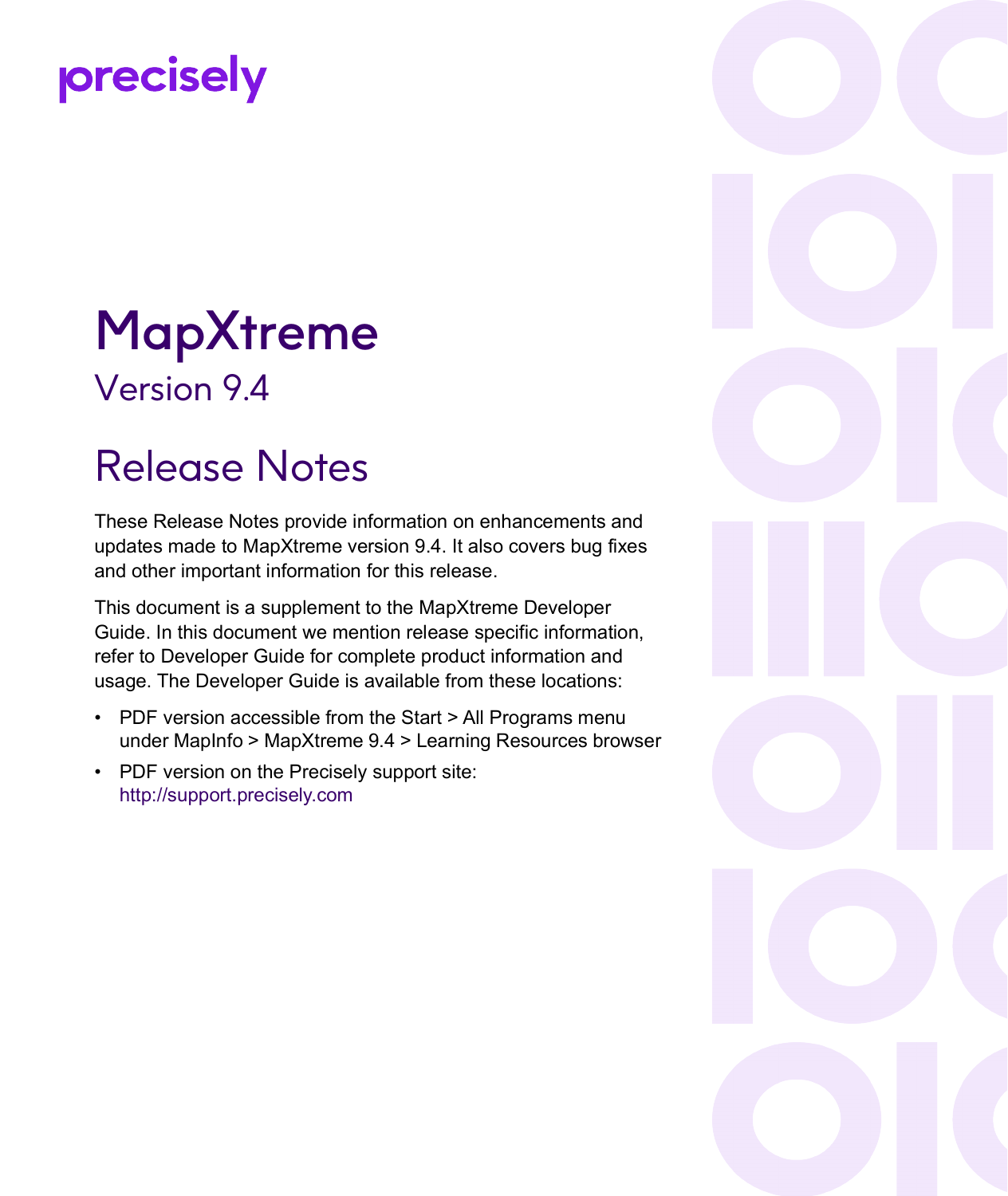Information in this document is subject to change without notice and does not represent a commitment on the part of the vendor or its representatives. No part of this document may be reproduced or transmitted in any form or by any means, electronic or mechanical, including photocopying, without the written permission of Precisely, 2 Blue Hill Plaza, #1563, Pearl River, NY 10965.

©2004, 2020 Precisely. All rights reserved.

Contact and support information is located at:[: https://support.precisely.com.](https://support.precisely.com)

This product contains Google.Protobuf.dll, which is licensed under the Google Protocol Buffer License. The license can be downloaded from

[https://src/google/protobuf/stubs/atomicops\\_internals\\_generic\\_gcc.h.](https://src/google/protobuf/stubs/atomicops_internals_generic_gcc.h) The source code for this software is available from [https://github.com/google/protobuf.](https://github.com/google/protobuf)

This product contains GeoJSON.NET, which is licensed under the MIT license. The license can be downloaded from [https://github.com/GeoJSON-](https://src/google/protobuf/stubs/atomicops_internals_generic_gcc.h)

[Net/GeoJSON.Net/blob/master/LICENSE.md](https://src/google/protobuf/stubs/atomicops_internals_generic_gcc.h). The source code for this software is available from https://github.com/GeoJSON-Net/GeoJSON.Net.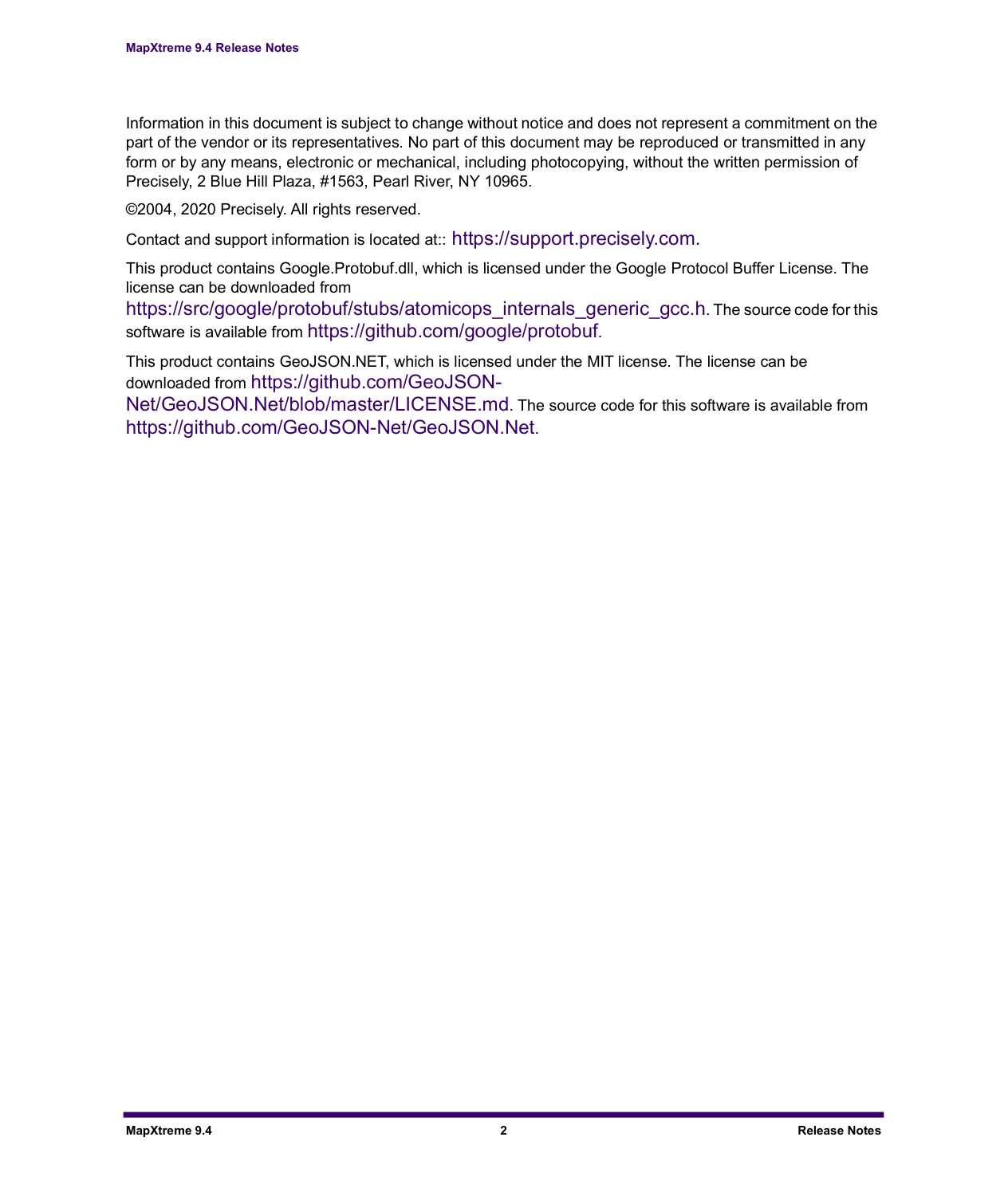### Table of Contents:

| 1. MapXtreme Version 9.4 Release Notes |   |
|----------------------------------------|---|
| 1.1 Known Issues                       | 4 |
| 1.2 Installation Requirements          | 5 |
| 2. MapXtreme Version 9.3 Release Notes |   |
| 2.1 What's New in 9.3                  |   |
| 2.3 Bug Fixes                          |   |
| 2.4 Known Issues                       | 9 |
| 2.5 Installation Requirements          | 9 |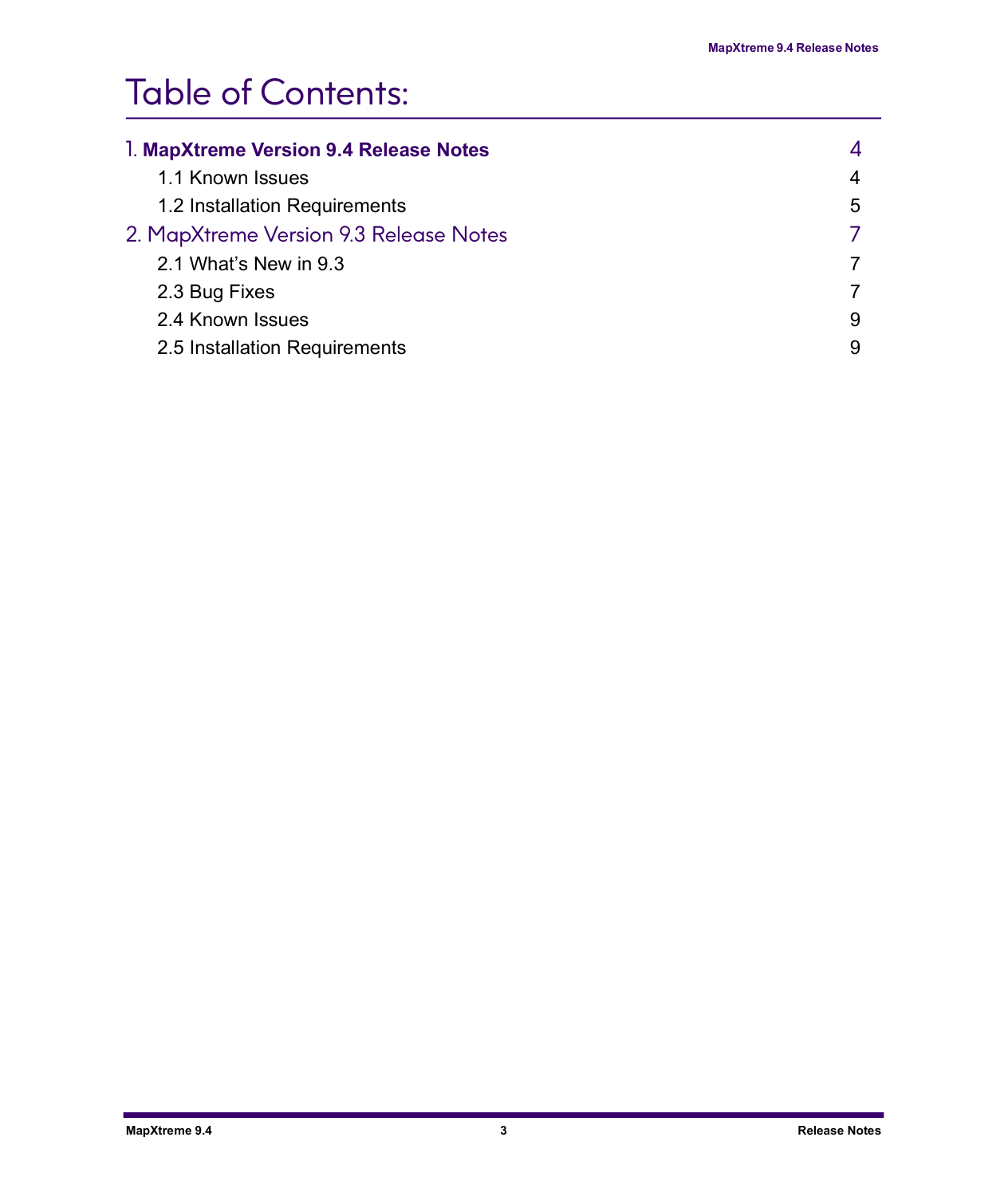## <span id="page-3-0"></span>MapXtreme Version 9.4 Release Notes

MapXtreme version 9.4 is a re-branded version of MapXtreme version 9.3. For a list of new features, product enhancements and bug fixes, please see the version 9.3 section of this document.

#### <span id="page-3-1"></span>Known Issues

This release contains the following known issues:

**1.** If Visual Studio 2017 Enterprise is installed on your machine, the installer copies the MapXtreme Visual Templates to the following location:

```
C:\Program Files (x86)\Microsoft Visual
```
Studio\2017\Professional\Common7\IDE\ProjectTemplates\MapXtreme 9.4.0 Due to this, these MapXtreme Visual Templates might not be visible in the Visual Studio 2017 Enterprise version.

#### **Workaround**:

**a.** Copy the ZIP files from the following location:

```
C:\Program Files (x86)\Microsoft Visual 
Studio\2017\Professional\Common7\IDE\ProjectTemplates\MapXtreme 9.4.0
to
```

```
C:\Program Files (x86)\Microsoft Visual 
Studio\2017\Enterprise\Common7\IDE\ProjectTemplates\MapXtreme 9.4.0
```
- **b.** Copy the following files:
	- MapInfo.MapXtreme.VisualStudio.Templates.CS.Project 9.4.vstman
	- MapInfo.MapXtreme.VisualStudio.Templates.VB.Project\_9.4.vstman

#### from the following location:

```
C:\Program Files (x86)\Microsoft Visual 
Studio\2017\Professional\Common7\IDE\ProjectTemplates
to
C:\Program Files (x86)\Microsoft Visual 
Studio\2017\Enterprise\Common7\IDE\ProjectTemplates
```
- **c.** Run devenv /installvstemplates on the Visual Studio 2017 command prompt.
- **2.** You may select one or more files or a folder as input source files. When selecting a .TAB folder as an input source for interpolation, if the selected .TAB folder contains raster referenced .TAB file, MapInfo may not give the expected result. To avoid this, please ensure that the selected folder contains only vector .TAB files.
- **3.** You may select one or more files or a folder as an input source for gridding. When selecting a .TAB folder as an input source, if the selected .TAB folder contains a raster referenced .TAB file, the gridding operation may not give the expected result. It happens only when you choose a .TAB folder, because the gridding operation does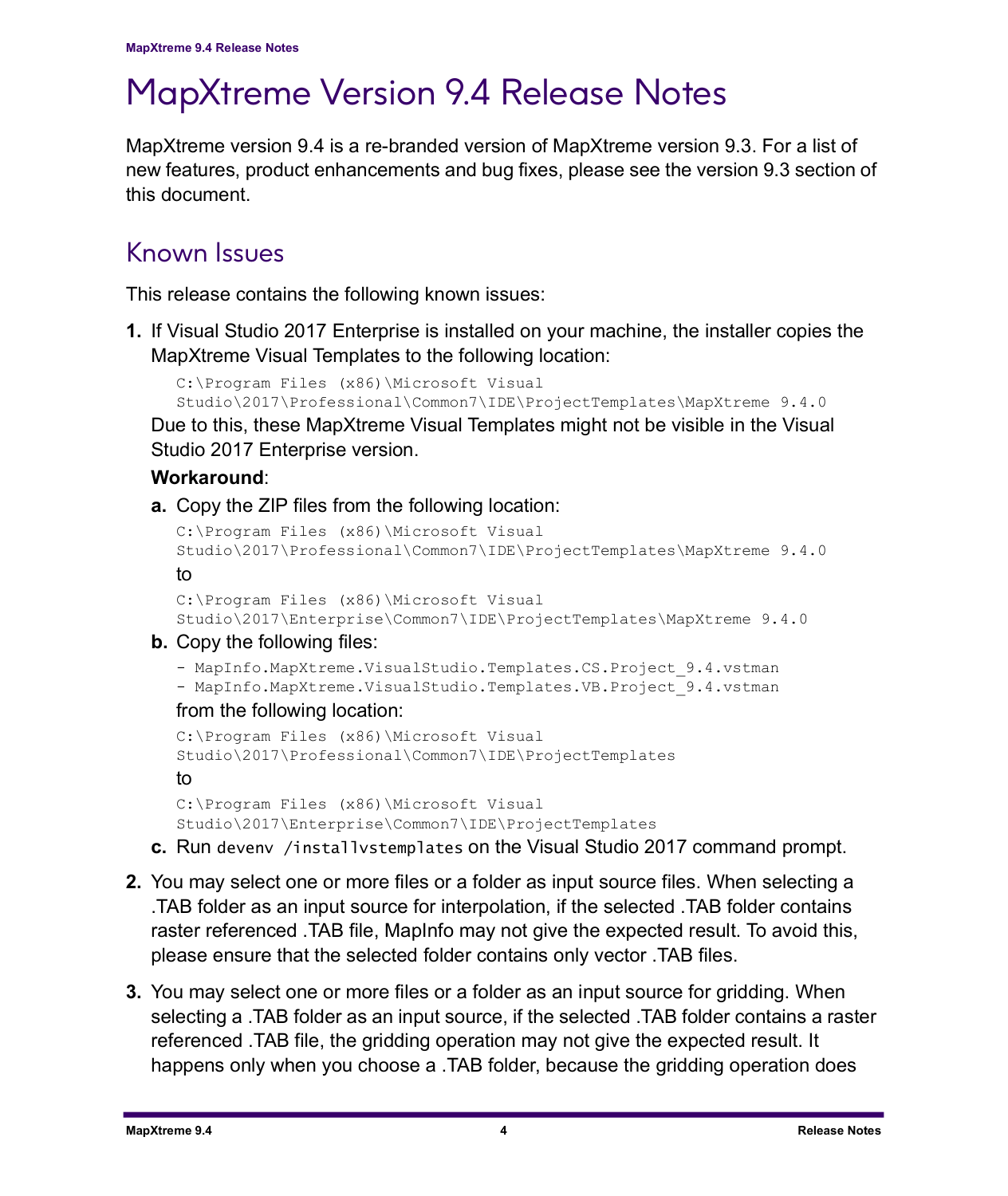not distinguish between a raster and a vector .TAB files.

To avoid this, please ensure that the selected .TAB folder contains only vector .TAB files.

#### <span id="page-4-0"></span>Installation Requirements

Precisely has tested and supports MapXtreme 9.4 on the following:

| <b>Operating Systems</b>            | Windows 10 (x86, x64)                                 |
|-------------------------------------|-------------------------------------------------------|
|                                     | Windows 8 and 8.1 (x86, x64)                          |
|                                     | Windows 7 (x86, x64)                                  |
|                                     | Windows Server 2016                                   |
|                                     | Windows Server 2012 R2 (x64)                          |
|                                     | Windows Server 2012 (x64)                             |
|                                     | Windows Server 2008 R2 (x64)                          |
|                                     | Windows Server 2008 with SP2 (x86, x64)               |
| Architecture                        | 64-bit                                                |
|                                     | 32-bit                                                |
| Development Framework and IDE       | Microsoft .NET Framework 4.7.2                        |
| Support                             | Visual Studio 2017                                    |
|                                     | Visual Studio 2015                                    |
| <b>Browsers</b>                     | Internet Explorer 10 and above <sup>®</sup>           |
|                                     | Firefox 3.5 and higher                                |
|                                     | Chrome 20 and higher                                  |
| For web application and deployment: | IIS 10 (Windows 10, Windows Server 2012 R2)           |
|                                     | IIS 8 and above (Windows 8 and 8.1)                   |
|                                     | IIS 7 (Windows Server 2008R2, and Windows 7)          |
| Supported databases                 | Microsoft Access 2007 and Excel 2007                  |
|                                     | Microsoft Access 2003                                 |
|                                     | Oracle 12C R2                                         |
|                                     | Oracle 11G (11.1.0.6.0 and 11.1.0.7.0)                |
|                                     | Oracle 10G, 10GR2                                     |
|                                     | Microsoft SQL Server 2014                             |
|                                     | Microsoft SQL Server 2012 (with SQL Native Client 11) |
|                                     | Microsoft SQL Server 2008 (with SQL Native Client 10) |
| For data access:                    | MDAC 2.8                                              |
|                                     |                                                       |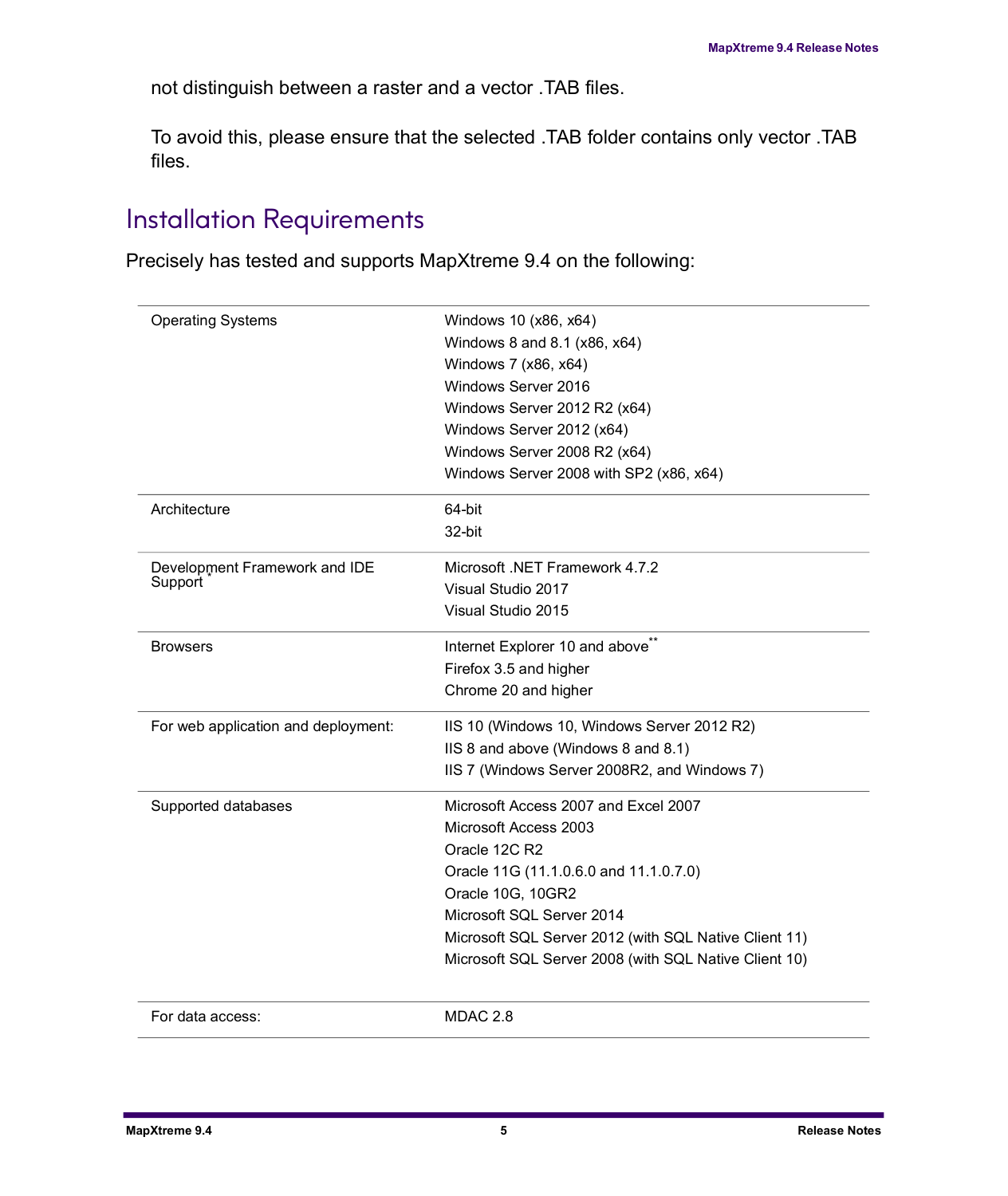#### **MapXtreme 9.4 Release Notes**

- \* Recommended development environments (IDE). Others can be used, however, the MapXtreme installer will not integrate its templates, samples, and help system.
- \*\* The MapXtreme Learning Resources displays in Internet Explorer automatically, regardless of your default browser setting. This will not change your default browser setting.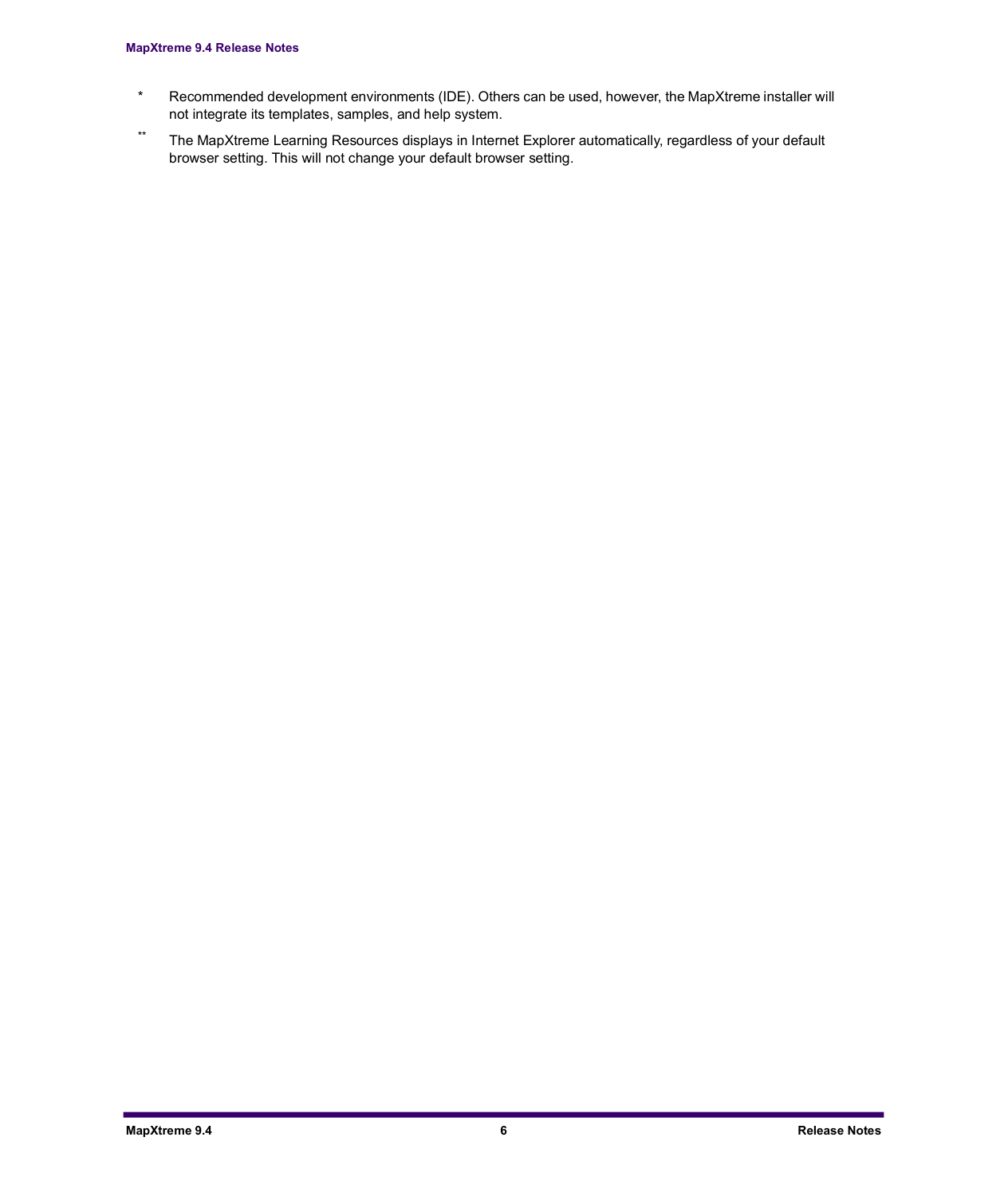### <span id="page-6-0"></span>MapXtreme Version 9.3 Release Notes

This document provides information on new and enhanced features that are introduced in MapXtreme 9.3. It also contains information about resolved issues that are important to MapXtreme users.

For more details on these features, refer to MapXtreme Version 9.3 Developer Guide.

#### <span id="page-6-1"></span>What's New in 9.3

- NodeChangingEventArgs\NodeChangedEventArgs now supports multiple nodes: Supports Multiple node selection to expose list of nodes while moving or deleting in a feature.
- Enclose & Convert Polyline to regions functions: Expose/Update an API that will convert geo-object property to POLYLINE/REGION.
- WMS Digest Authentication Methods: Added support for Digest Authentication for web client in MapXtreme.

### <span id="page-6-2"></span>Bug Fixes

We have fixed the following bugs in 9.3.

| <b>Issue Number</b> | <b>Description</b>                                                                                                                                                                             |
|---------------------|------------------------------------------------------------------------------------------------------------------------------------------------------------------------------------------------|
| <b>MXT-9197</b>     | Memory leak in GDI handles:                                                                                                                                                                    |
|                     | Fixed the GDI handles which were consistently forming<br>when user was trying to generate lots of map images using<br>the Export function from the MapExport class e.g.<br>MapExport.Export(). |
|                     | <b>Resolution - Fixed.</b>                                                                                                                                                                     |
| MXT-9394, and MXT-  | MapXtreme Open Street Map server not accessible:                                                                                                                                               |
| 9379                | Issue with opening Bing OSM Roads .TAB file using<br>workspace manager. The MapXtreme Open Street Map<br>server was not accessible and throwing error code: 429.                               |
|                     | <b>Resolution - Fixed.</b>                                                                                                                                                                     |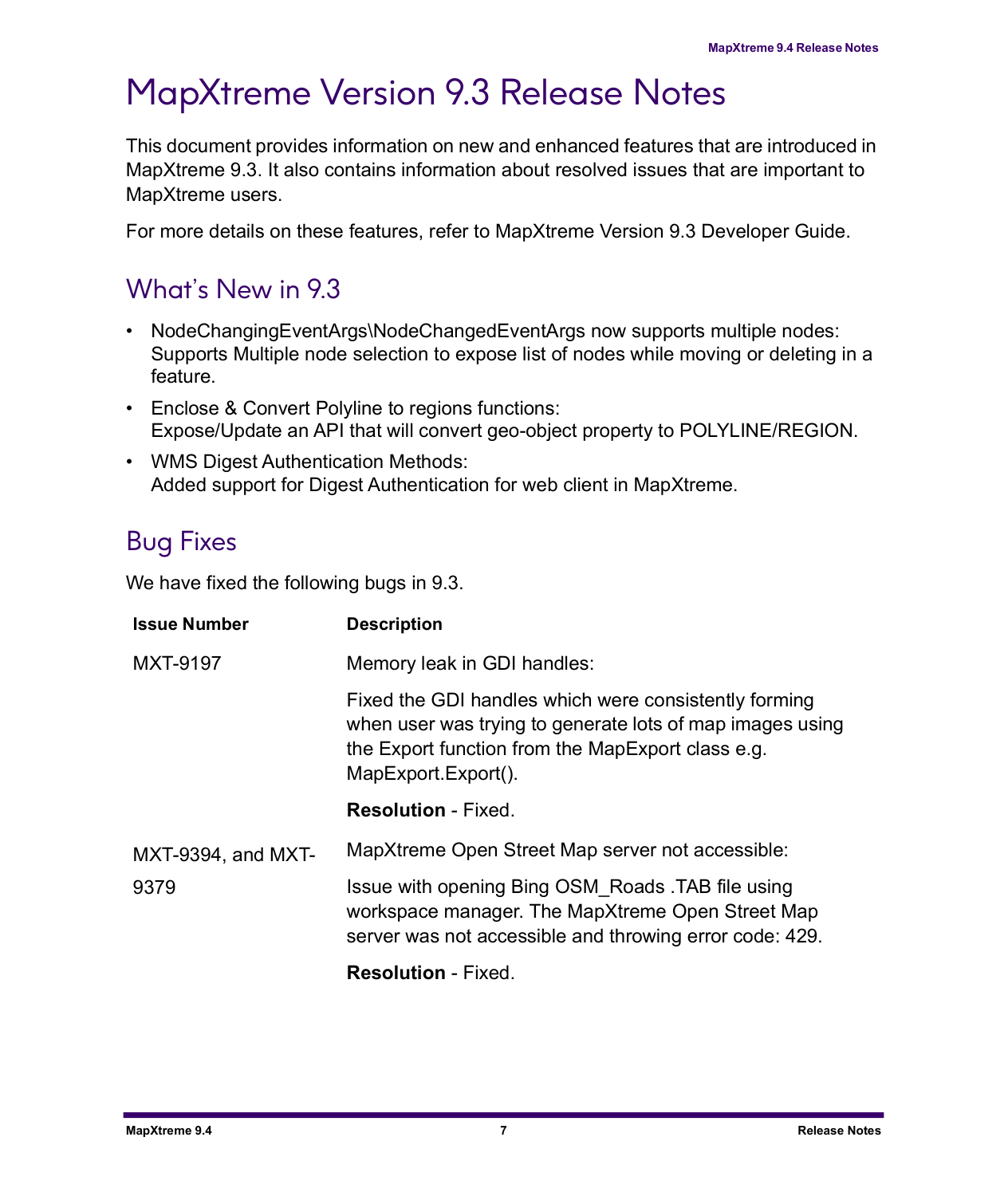| <b>Issue Number</b> | <b>Description</b>                                                                                                                         |
|---------------------|--------------------------------------------------------------------------------------------------------------------------------------------|
| MXT-9417            | Database Connect Password Limit:                                                                                                           |
|                     | For Oracle database password Limit > 17 chars getting the<br>following error:                                                              |
|                     | Unable to establish connection.: Oracle Error: OCI<br>RC=-1, DBMS RC=1005, DBMS Msg=ORA-01005: null<br>password given; logon denied.       |
|                     | <b>Resolution - Fixed.</b>                                                                                                                 |
| MXT-9418            | MapXtreme 9.2 crashes when clicking with the shift key:                                                                                    |
|                     | Workspace manager or sample application getting crashed<br>while selecting/clicking with the shift key several times on a<br>Raster image. |
|                     | <b>Resolution - Fixed.</b>                                                                                                                 |
| MXT-9423            | MapXtreme 9.2 installed alongside an older version:                                                                                        |
|                     | Issue with WMS layer - The WMS layer was not opening<br>and causing crash in MapXtreme 7.3 that co-existed with<br>MapXtreme 9.2.          |
|                     | <b>Resolution - Fixed.</b>                                                                                                                 |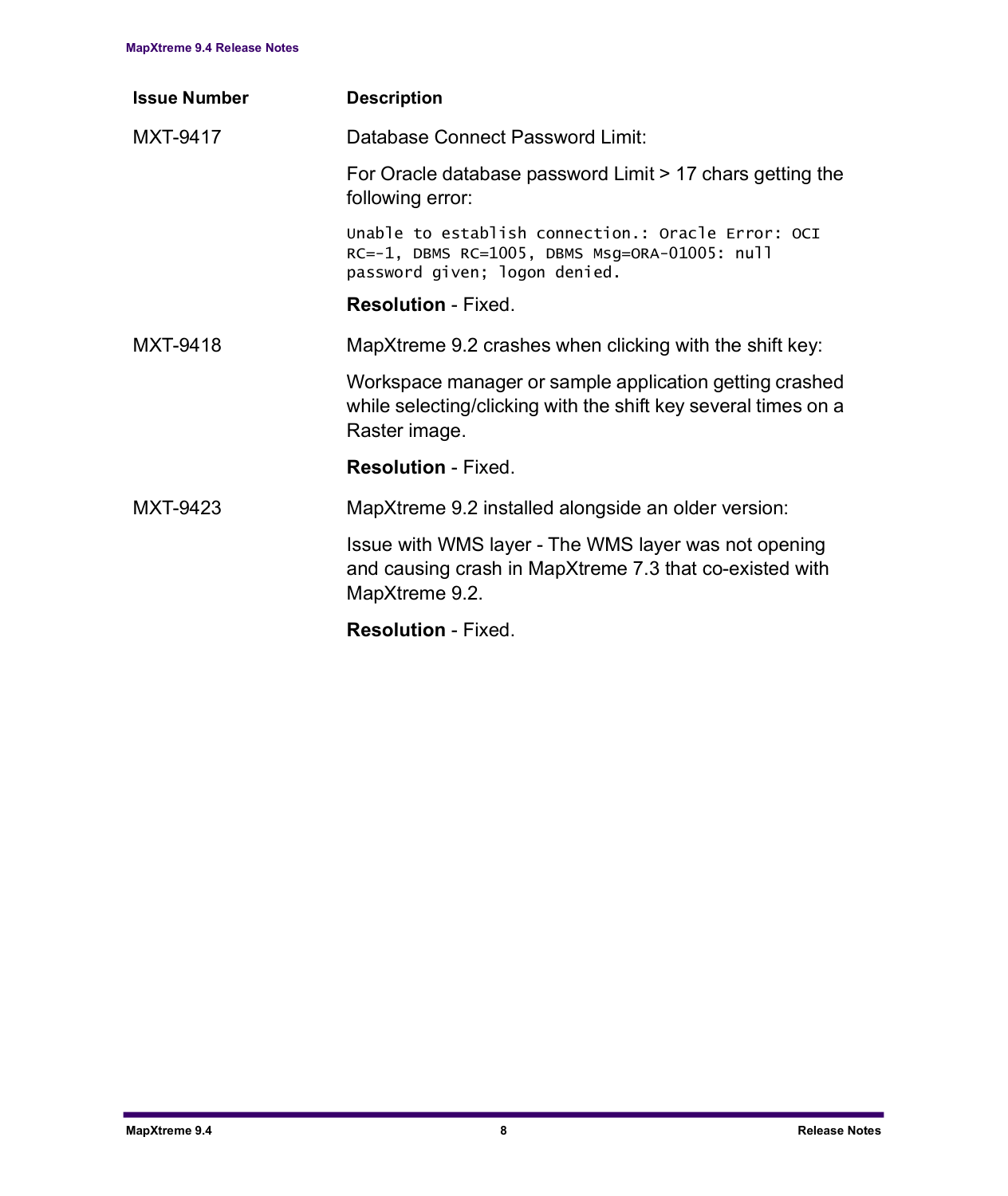#### <span id="page-8-0"></span>Known Issues

This release contains the following known issues.

**1.** When multiple versions of MapXtreme co-exists on a computer such as MapXtreme 9.2 and MapXtreme 9.3, Visual Studio version 2015 and 2017 show only MapXtreme 9.3 components in the design Toolbox.

To work around this issue, add the missing components by following the steps below: For example, if you create a sample for MapXtreme 9.2 then you can add the missing components from the toolbox Items.

- Open Visual Studio.
- In the Toolbox, select the tab where you want to add the control.
- Right-click the Toolbox and select **Choose Items** from the shortcut menu. The **Choose Toolbox Items** dialog box opens.
- Select and add the missing components using the dialog box.
- Click **OK**.
- **2.** When multiple versions of MapXtreme co-exists on a computer such as MapXtreme 9.2 and MapXtreme 9.3, Merge Module (Setup project) for 9.3.0 version results into the write to access violation error (Error code 2908) during installation.

To work around this issue, exclude all \* 9.2.0.msm files from the detected dependency of setup project, while creating the setup.

#### <span id="page-8-1"></span>Installation Requirements

Precisely has tested and supports MapXtreme 9.3 on the following:

| <b>Operating Systems</b> | Windows 10 (x86, x64)                   |
|--------------------------|-----------------------------------------|
|                          | Windows 8 and 8.1 (x86, x64)            |
|                          | Windows 7 (x86, x64)                    |
|                          | Windows Server 2016                     |
|                          | Windows Server 2012 R2 (x64)            |
|                          | Windows Server 2012 (x64)               |
|                          | Windows Server 2008 R2 (x64)            |
|                          | Windows Server 2008 with SP2 (x86, x64) |
| Architecture             | 64-bit                                  |
|                          | 32-bit                                  |
|                          |                                         |